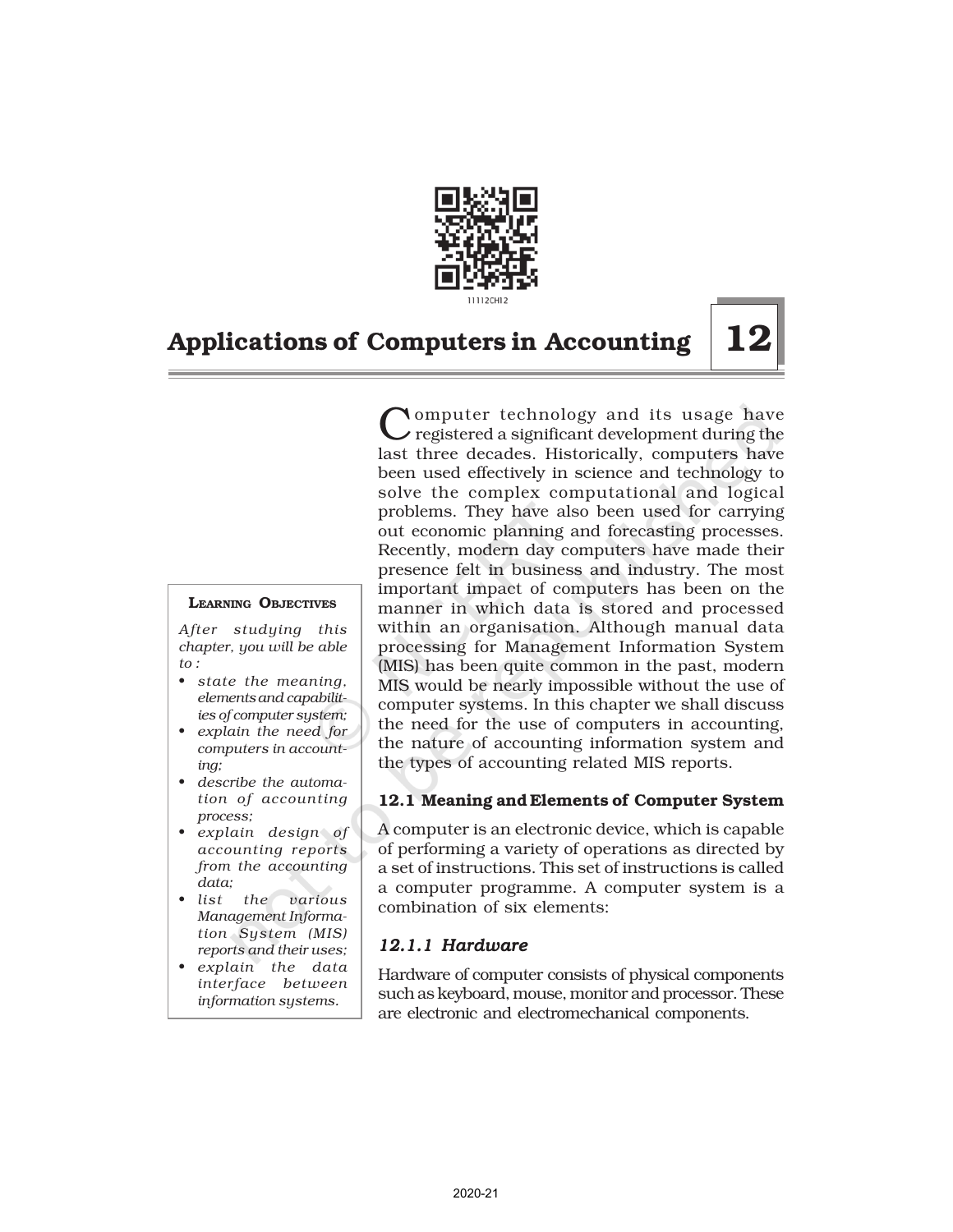# *12.1.2 Software*

A set(s) of programmes, which is used to work with such hardware is called its software. A coded set of instructions stored in the form of circuits is called firmware. There are six types of software as follows:

- (a) *Operating System* : An integrated set of specialised programmes that are meant to manage the resources of a computer and also facilitate its operation is called operating system. It creates a necessary interface that is an interactive link, between the user and the computer hardware.
- (b) *Utility Programmes* : These are a set of computer programmes, which are designed to perform certain supporting operations: such as programme to format a disk, duplicate a disk, physically reorganise stored data and programmes.
- (c) *Application Software* : These are user oriented programmes designed and developed for performing certain specified tasks: such as payroll accounting, inventory accounting, financial accounting, etc.
- (d*) Language Processors* : These are the software, which check for language syntax and eventually translate (or interpret) the source programme (that is a programme written in a computer language) into machine language (that is the language which the computer understands).
- (e) *System Software* : These are a set of programmes which control such internal functions as reading data from input devices, transmitting processed data to output devices and also checking the system to ensure that its components are functioning properly.
- (f) *Connectivity Software* : These are a set of programmes which create and control a connection between a computer and a server so that the computer is able to communicate and share the resources of server and other connected computers.

# *12.1.3 People*

People interacting with the computers are also called *live-ware* of the computer system. They constitute the most important part of the computer system :

- *• System Analysts* are the people who design data processing systems.
- *• Programmers* are the people who write programmes to implement the data processing system design.
- *• Operators* are the people who participate in operating the computers. People who respond to the procedures instituted for executing the computer programmes are also a part of live-ware.

# *12.1.4 Procedures*

The procedure means a series of operations in a certain order or manner to achieve desired results. There are three types of procedures which constitute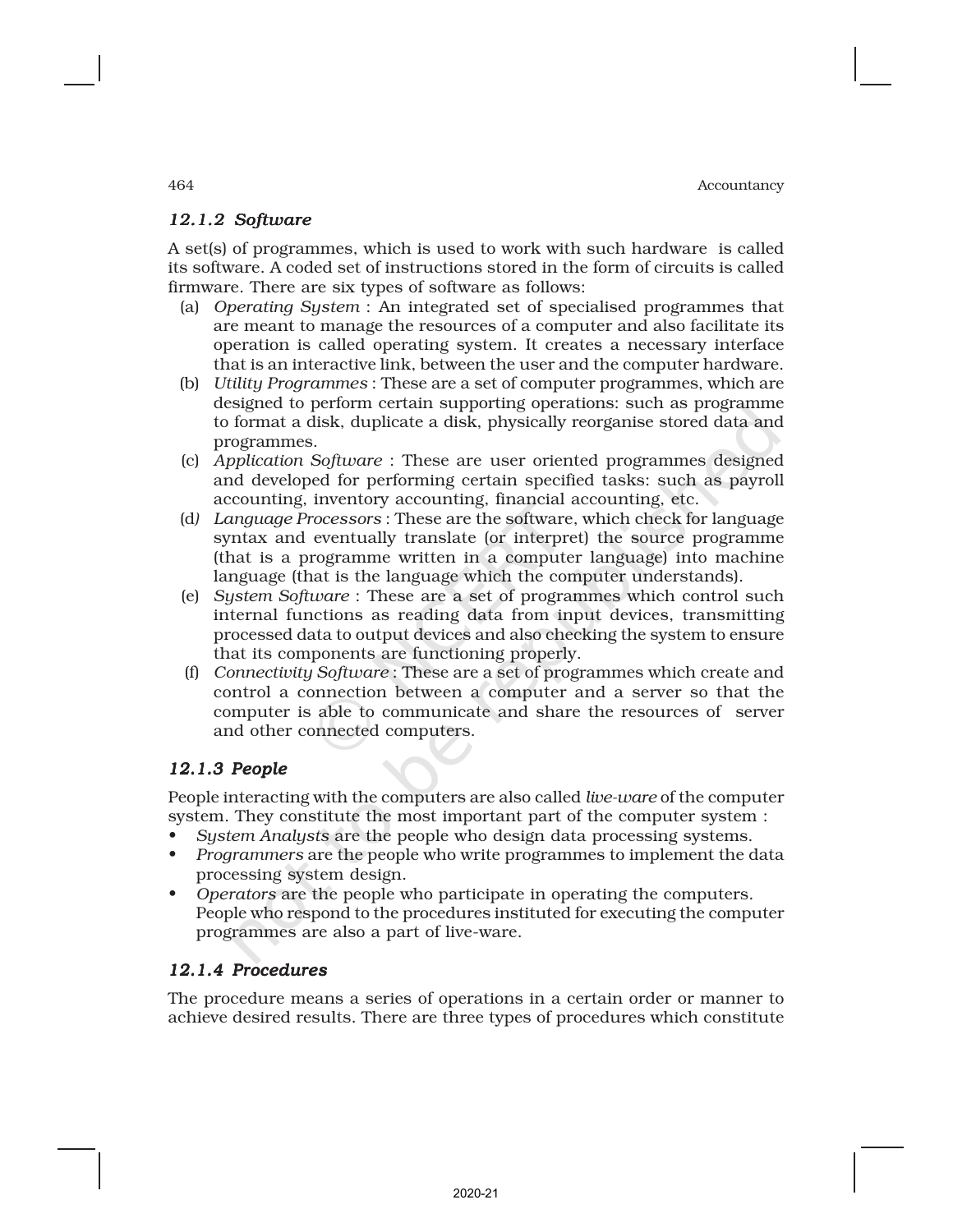part of computer system: hardware-oriented, software-oriented and internal procedure. Hardware–oriented procedure provide details about components and their method of operation. The software-oriented procedure provides a set of instructions required for using the software of computer system. Internal procedure is instituted to ensure smooth flow of data to computers by sequencing the operation of each sub-system of overall computer system.

## *12.1.5 Data*

These are facts and may consist of numbers, text, etc. These are gathered and entered into a computer system. The computer system in turn stores, retrieves, classifies, organises and synthesises the data to produce information according to a pre-determined set of instructions. The data is, therefore, processed and organised to create information that is relevant and can be used for decisionmaking.

# *12.1.6 Connectivity*

It is being acknowledged as a sixth element of the computer system. The manner in which a particular computer system is connected to others say through telephone lines, microwave transmission, satellite link, etc. is the element of connectivity.

# 12.2 Capabilities of Computer System

A computer system possesses some characteristics, which, in comparison to human beings, turn out to be its capabilities. These are as follows ;

*Speed* : It refers to the amount of time computers takes in accomplishing a task or completes an operation. Computers require far less time than human beings in performing a task. Normally, human beings take into account a second or minute as unit of time. But computers have such a fast operating capability that the relevant unit of time is fraction of a second. Most of the modern computers are capable of performing a 100 million calculations per second and that is why the industry has developed Million Instructions per Second (MIPS) as the criterion to classify different computers according to speed.

*Accuracy* : It refers to the degree of exactness with which computations are made and operations are performed. One might spend years in detecting errors in computer calculations or updating a wrong record. Most of the errors in Computer Based Information System (CBIS) occur because of bad programming, erroneous data and deviation from procedures. These errors are caused by human beings. Errors attributable to hardware are normally detected and corrected by the computer system itself. The computers rarely commit errors and perform all types of complex operations accurately.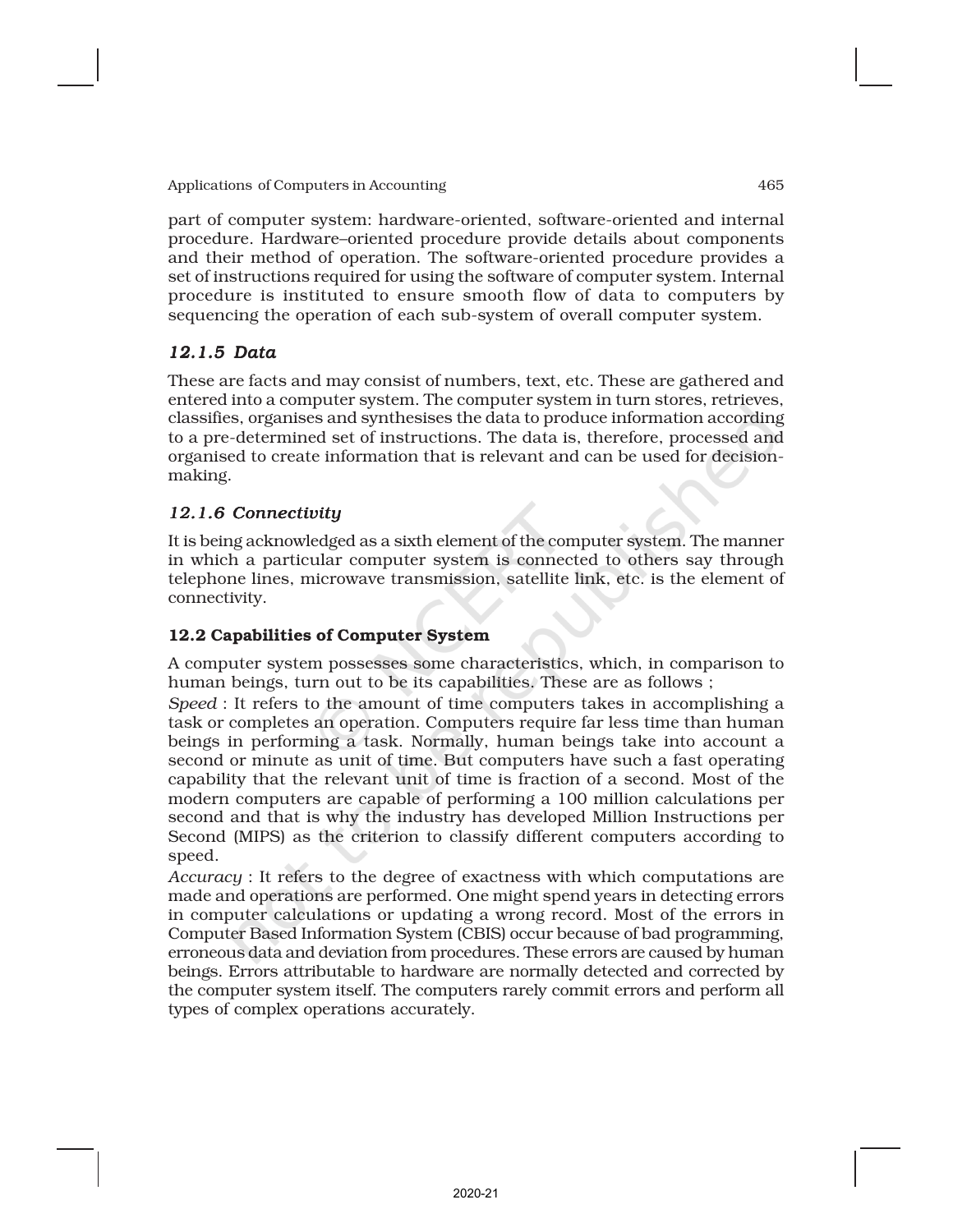#### 466 Accountancy

*Reliability* : It refers to the ability with which the computers remain functional to serve the user. Computers systems are well-adapted to performing repetitive operations. They are immune to tiredness, boredom or fatigue. Therefore, they are more reliable than human beings. Yet there can be failures of computer system due to internal and external reasons. Any failure of the computer in a highly automated industry is unacceptable. Therefore, the companies in such situations provide for back-up facility to swiftly take over operations without loss of time.

*Versatility* : It refers to the ability of computers to perform a variety of tasks: simple as well as complex. Computers are usually versatile unless designed for a specific application. A general purpose computer is capable of being used in any area of application: business, industry, scientific, statistical, technological, communications and so on. A general purpose computer, when installed in an organisation, can take over the jobs of several specialists because of its versatility. computer system when installed can take over the jobs of all these specialists because of being highly versatile. This further ensures fuller utilisation of its capability.

*Storage* : It refers to the amount of data a computer system can store and access. The computer systems, besides having instant access to data, have huge capacity to store such data in a very small physical space. A CD-ROM with 4.7" of diameter is capable of storing a large number of books, each containing thousands of pages and yet leave enough space for storing more such material. A typical mainframe computer system is capable of storing and providing online billion of characters and thousands of graphic images. It is clear from the above discussion that computer capabilities outperform the human capabilities. As a result, a computer, when used properly, will improve the efficiency of an organisation.

#### 12.3 Limitations of a Computer System

In spite of possessing all the above capabilities, computers suffer from the following limitations :

*Lack of Commonsense* : Computer systems as on date do not possess any common sense because no full-proof algorithm has been designed to programme common sense. Since computers work according to a stored programme(s), they simply lack of commonsense.

*Zero IQ* : Computers are dumb devices with zero Intelligence Quotient (IQ). They cannot visualise and think what exactly to do under a particular situation, unless they have been programmed to tackle that situation. Computers must be directed to perform each and every action, however, minute it may be.

*Lack of Decision-making* : Decision-making is a complex process involving information, knowledge, intelligence, wisdom and ability to judge. Computers cannot take decisions on their own because they do not possess all the essentials of decision-making. They can be programmed to take such decisions,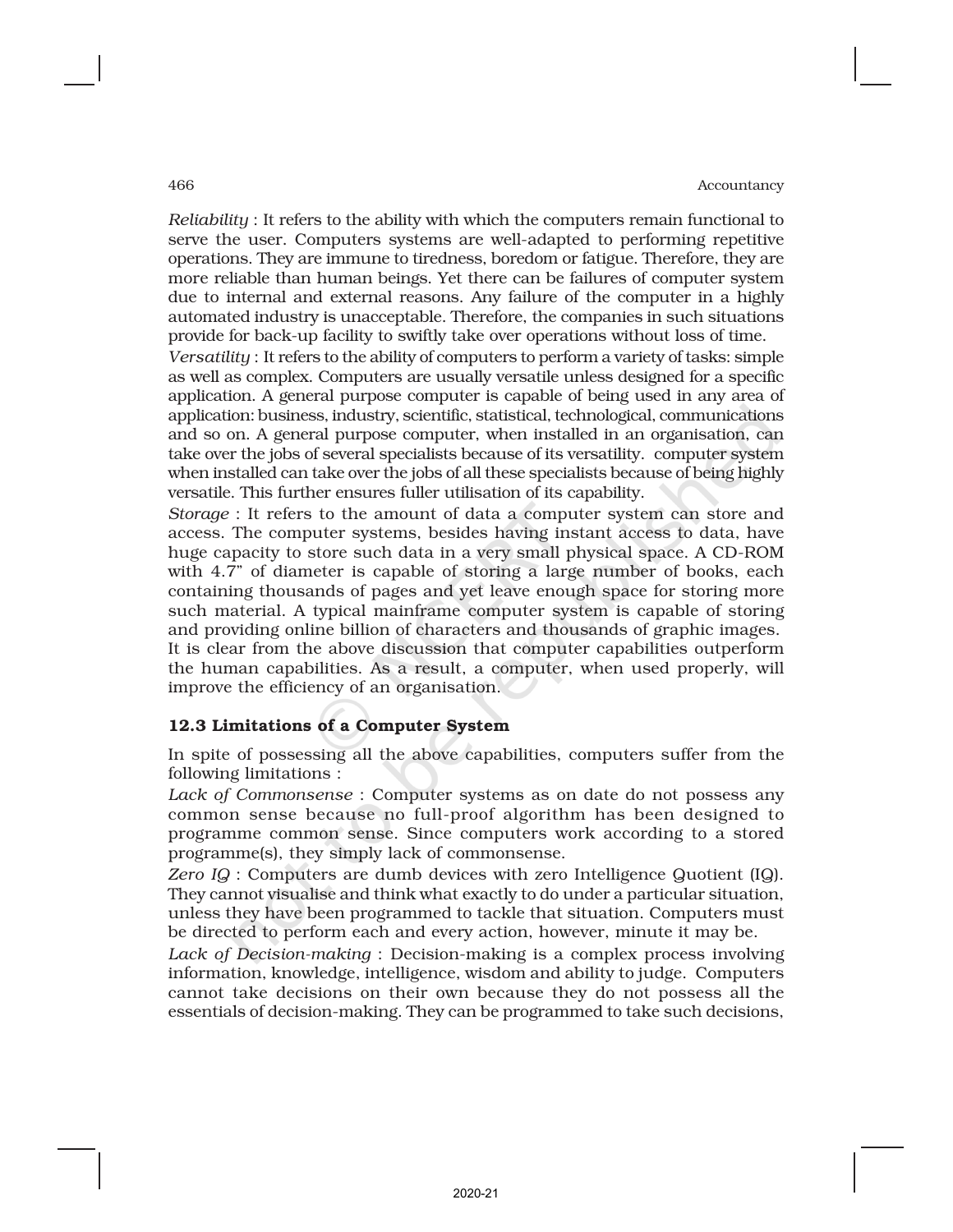which are purely procedure-oriented. If a computer has not been programmed for a particular decision situation, it will not take decision due to lack of wisdom and evaluating faculties. Human beings, on the other hand, possess this great power of decision-making.

## 12.4 Components of Computer

The functional components of computer system consist of Input Unit, Central Processing System and Output Unit. The way these components are embedded in a computer may differ from one architectural design to another, yet all of them constitute the essential building blocks of a computer system. Diagrammatically, these components may be presented as follows:



Fig. 12.1 : *Block diagram of main components of computer*

# *12.4.1 Input Unit*

It controls various input devices which are used for entering data into the computer system. Keyboard and Mouse, for instance, are the most commonly used input device. Other such devices are magnetic tape, magnetic disk, light pen, optical scanner, Magnetic Ink Character (MICR) Recognition, Optical Character Recognition (OCR), bar code reader, smart card reader, etc. Besides, there are other devices which respond to voice and physical touch. A menu layout is displayed on a touch sensitive screen. Whenever user touches a menu item on touch-screen, the computer senses which particular menu item has been touched and accordingly performs the operation associated with that menu item. Such touch screens have been installed at major railway stations for obtaining the online information about arrival and departure of trains.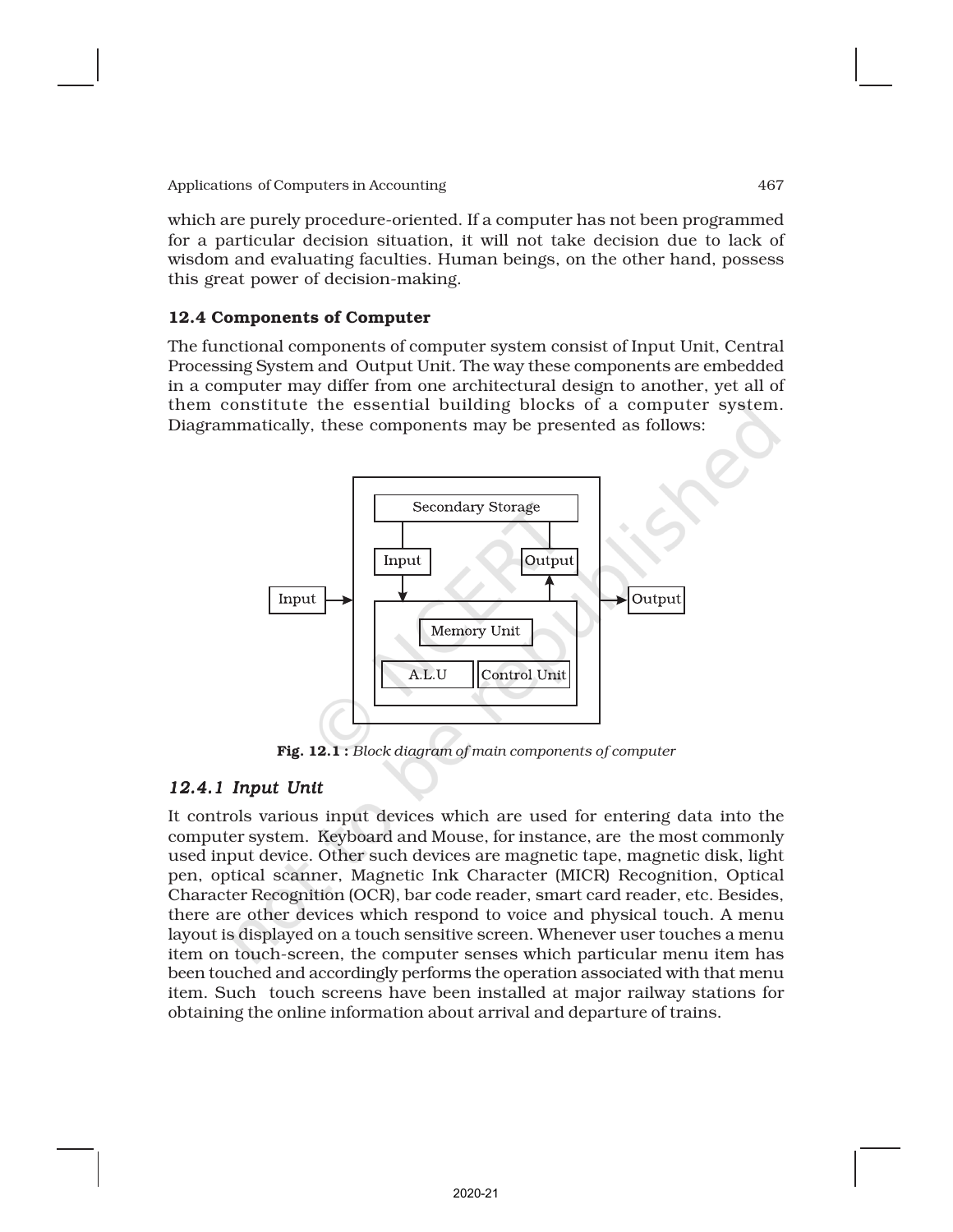# *12.4.2 Central Processing Unit (CPU)*

This is the main part of computer hardware that actually processes data, according to the instructions it receives. It controls the flow of data by directing the data to enter the system, places the data into its memory, retrieves the same as and when needed and directs the output of data according to a set of stored instructions. It has three main units as described below :

- (a) *Arithmetic and Logic Unit (ALU)* : It is responsible for performing all the arithmetic computations such as addition, subtraction, division, multiplication and exponentiation. In addition to this, it also performs logical operations involving comparisons among variables and data items.
- (b) *Memory Unit* : In this unit, data is stored before being actually processed. The data so stored is accessed and processed according to a set of instructions which are also stored in the memory of the computer well before such data is transmitted to the memory from input devices.
- (c) *Control Unit* : This unit is entrusted with the responsibility of controlling and coordinating the activities of all other units of the computer system. Specifically, it performs the following functions :
	- Read instructions out of memory unit;
	- Decode such instructions;
	- Set up the routing of data, through internal circuitry/wiring, to the desired place at right time; and
	- Determine the input device from where to get next instruction after the instruction in hand has been executed.

# *12.4.3 Output Unit*

After processing the data, the information produced according to a set of instruction need to be made available to user in a human readable and understandable form. A computer system, therefore, needs an output device to communicate such information to the user. Essentially, the output device is assigned the task of translating the processed data from machine coded form to a human readable form. The commonly used output devices include: external devices like monitor also called Visual Display Unit (VDU), printer, graphic plotter for producing graphs, technical drawings and charts and internal devices like magnetic storage devices. Recently, a new device being perfected is the speech synthesiser, which is capable of producing verbal output that sounds like human speech. Information:

#### 12.5 Evolution of Computerised Accounting

Manual system of accounting has been traditionally the most popular method of keeping the records of financial transactions of an organisation.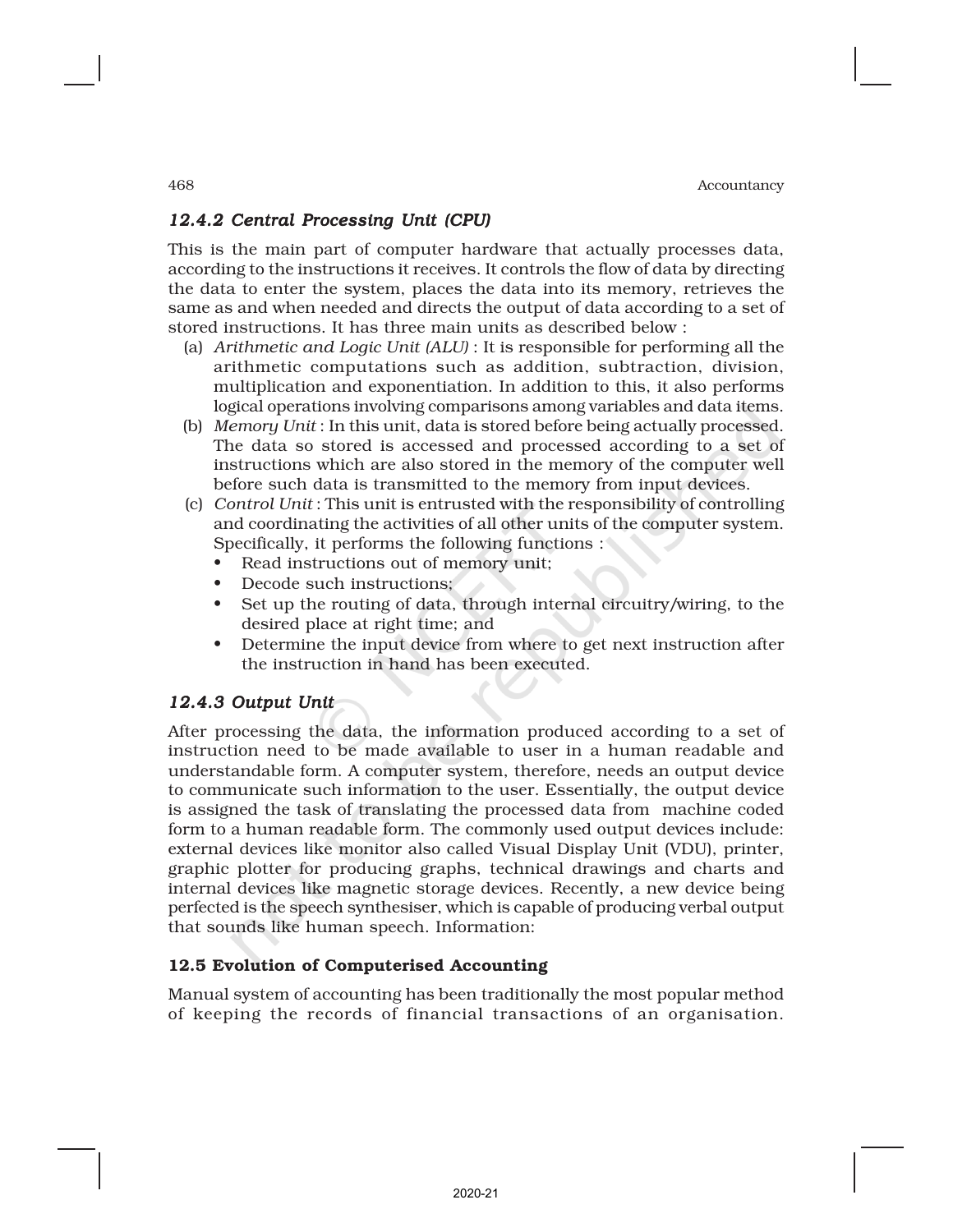Conventionally, the bookkeeper (or accountant) used to maintain books of accounts such as cash book, journal and ledger so as to prepare a summary of transactions and final accounts manually. The technological innovations led to the development of various machines capable of performing a variety of accounting functions. For example, the popular billing machine was designed to typewrite description of the transaction along with names, addresses of customers. This machine was capable of computing discounts; adding the net total and posting the requisite data to the relevant accounts. The customer's bill was generated automatically once the operator has entered the necessary information. These machines combined the features of a typewriter and various kinds of calculators.

With substantial increase in the number of transactions, the technology advanced further. With exponential increase in speed, storage and processing capacity, newer versions of these machines evolved. A computer to which they were connected operated these machines. The success of a growing organisation with complexity of transactions tended to depend on resource optimisation, quick decision-making and control. As a result, the maintenance of accounting data on a real-time (or spontaneous) basis became almost essential. Such a system of maintaining accounting records became convenient with the computerised accounting system.

#### *12.5.1 Information and Decisions*

An organisation is a collection of interdependent decision-making units that exist to pursue organisational objectives. As a system, every organisation accepts inputs and transforms them into outputs. All organisational systems pursue certain objectives through a process of resource allocation, which is accomplished through the process of managerial decision-making. Information facilitates decisions regarding allocation of resources and thereby assists an organisation in pursuit of its objectives. Therefore, the information is the most important organisational resource. Every medium sized to large organisation has a well-established information system that is meant to generate the information required for decision-making.

With the increasing use of information systems in organisations, Transaction Processing Systems (TPS) have started playing a vital role in supporting business operations. Every transaction processing system has three components: Input, Processing and Output. Since Information Technology (IT) follows the GIGO principle (Garbage in-Garbage out), it is necessary that input to the IT-based information system is accurate, complete and authorised. This is achieved by automating the input. A large number of devices are now available to automate the input process for a TPS.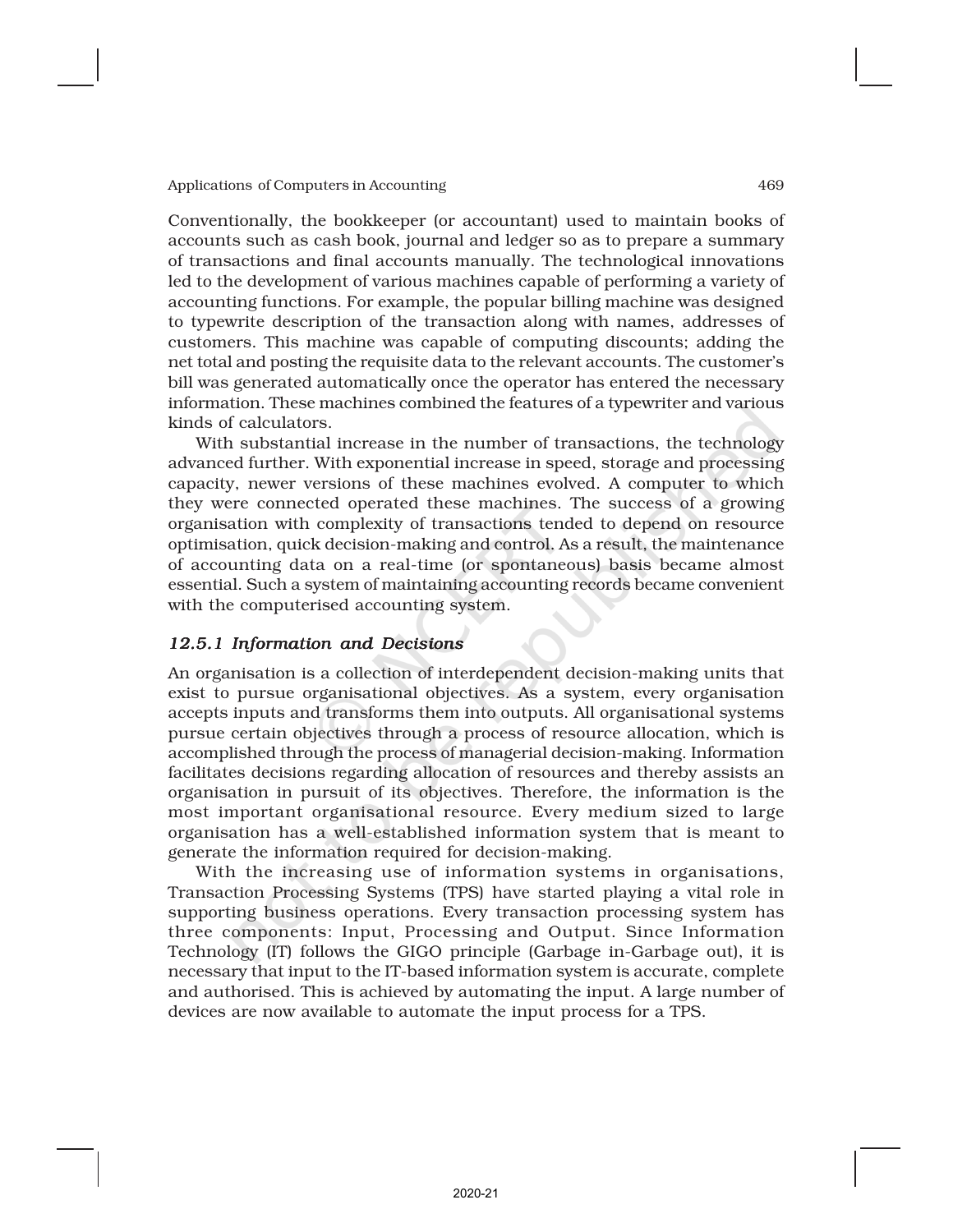# *12.5.2 Transaction Processing System*

Transaction Processing Systems (TPS) are among the earliest computerised systems catering to the requirements of large business enterprises. The purpose of a typical TPS is to record, process, validate and store transactions that occur in the various functional areas of a business for subsequent retrieval and usage. A transaction could be internal or external. When a department requisitions material supplies from stores, an internal transaction is said to have occurred. However, when the purchase department purchases materials from a supplier, an external transaction takes place. The scope of financial accounting is confined to external transactions only. TPS involves following steps in processing a transaction. In order to understand these steps, let us consider a case wherein a customer withdraws money using the Automated Teller Machine (ATM) facility, as described below :

- *Data Entry* : The action data must be entered into the system before it is processed. There are a number of input devices to enter data: Keyboard, mouse, etc. For example, a bank customer operates an ATM facility to make a withdrawal. The actions taken by the customer constitute data, which is processed after validation by the computerised personal banking system.
- *Data Validation* : It ensures the accuracy and reliability of input data by comparing the same with some predetermined standards or known data. This validation is performed by error detection and error correction procedures. The control mechanism, wherein actual input is compared with the standard, is meant to detect errors while error correction procedures make suggestions for entering correct data input. The Personal Identification Number (PIN) of the customer is validated with the known data. If it is incorrect, a suggestion is made to indicate that the PIN is invalid. After validating the PIN (which is also a part of processing by TPS), the amount of withdrawal being made by the customer is also checked to ensure that it does not exceed a certain limit.
- *Processing and Revalidation* : The processing of data, representing actions of the ATM user, occurs almost instantaneously in case of the Online Transaction Processing (OLTP) system provided a valid data representing actions of the user has been encountered. This is called check input validity. Revalidation occurs to ensure that the transaction in terms of delivery of money by ATM has been completed. This is called check output validity.
- *Storage* : Processed actions, as described above, culminate into financial transaction data, which describe the withdrawal of money by a particular customer, are stored in transaction database of Computerised personal banking system. This implies that only valid transactions are stored in the database.
- *Information* : The stored data is processed using the query facility to produce desired information. A database supported by DBMS is bound to have standard Structured Query Language (SQL) support.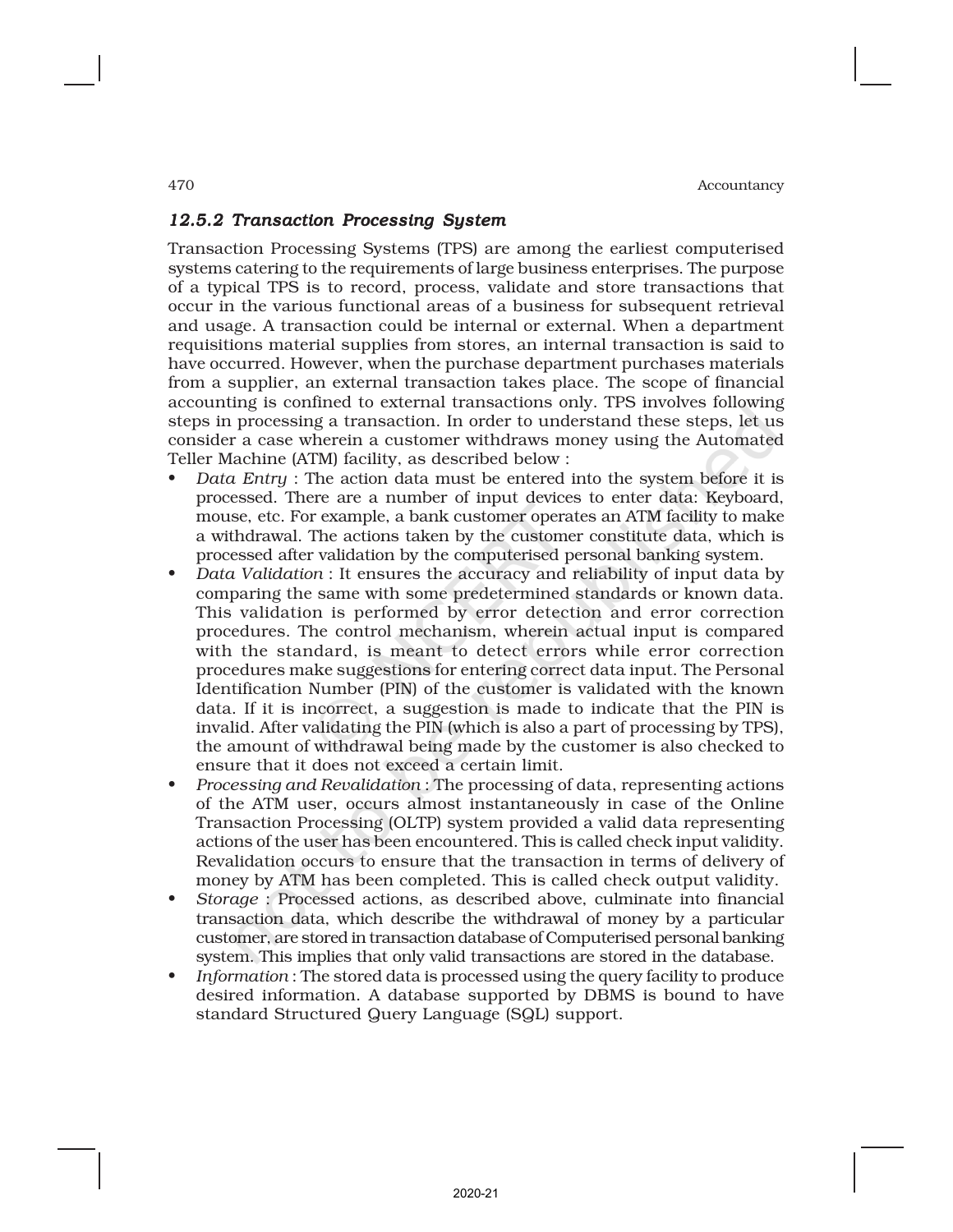• *Reporting* : Finally, reports can be prepared on the basis of the required information content according to decision usefulness of report.

A simple computerised accounting system accepts the complete transaction data as input; stores such data in computer storage media (say hard disk) and retrieves the accounting data for processing as and when required for generating an accounting report, as output. The input-process-output diagram shown below indicates as to how accounting software translates data into information. This processing of data is accomplished either through Batch Processing or Real-time Processing.

*Batch Processing* applies to large and voluminous data that is accumulated offline from various units: branches or departments. The entire accumulated data is processed in one shot to generate the desired reports according to decision requirement.

*Real-Time Processing* provides online outcome in the form of information and reports without time lag between the transaction and its processing. The accounting reports are generated by query language popularly called *Structured Query Language* (SQL). It allows the user to retrieve report relevant information that is capable of being laid out in pre-designed accounting report.

Accounting software may be structured with such components as provide for storage and processing of data pertaining to purchase, sales, inventory, payroll and other financial transactions (refer figure 12.2).

#### 12.6 Features of Computerised Accounting System

Accounting software is used to implement a computerised accounting system. The computer accounting system is based on the concept of databases. It does away with the concept of creating and maintaining journals, ledger, etc. which are essential while working with manual accounting system. Typicaly computerised accounting system offers the following features :

- Online input and storage of accounting data.
- Printout of purchase and sales invoices.
- Logical scheme for codification of accounts and transactions. Every account and transaction is assigned a unique code.
- Grouping of accounts is done from the very beginning.
- Instant reports for management, for example Aging Statement, Stock Statement, Trial Balance, Trading and Profit and Loss Account, Balance Sheet, Stock Valuation, GST, Returns, Payroll Report, etc.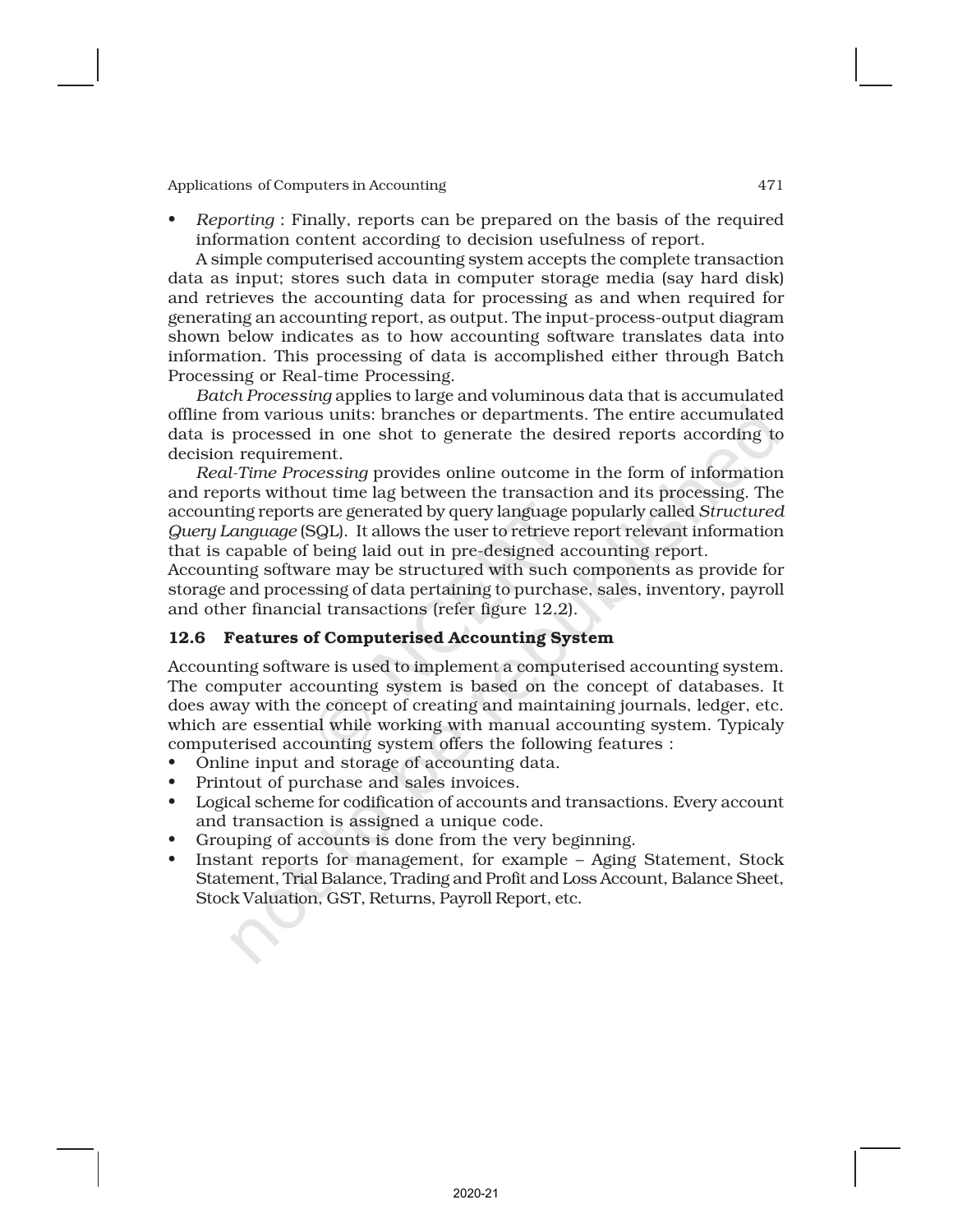

Fig. 12.2 : *Components of computerised accounting software system*

#### Test Your Understanding - I

#### Fill in the correct words :

- 1. The user oriented programmes designed and developed for performing certain specific tasks are called as ...........
- 2. Language syntax is checked by software called as ...........
- 3. The people who write programmes to implement the data processing system design are called as ...........
- 4. ...........is the brain of the computer.
- 5. ...........and ...........are two of the important requirements of an accounting report.
- 6. An example of responsibility report is ...........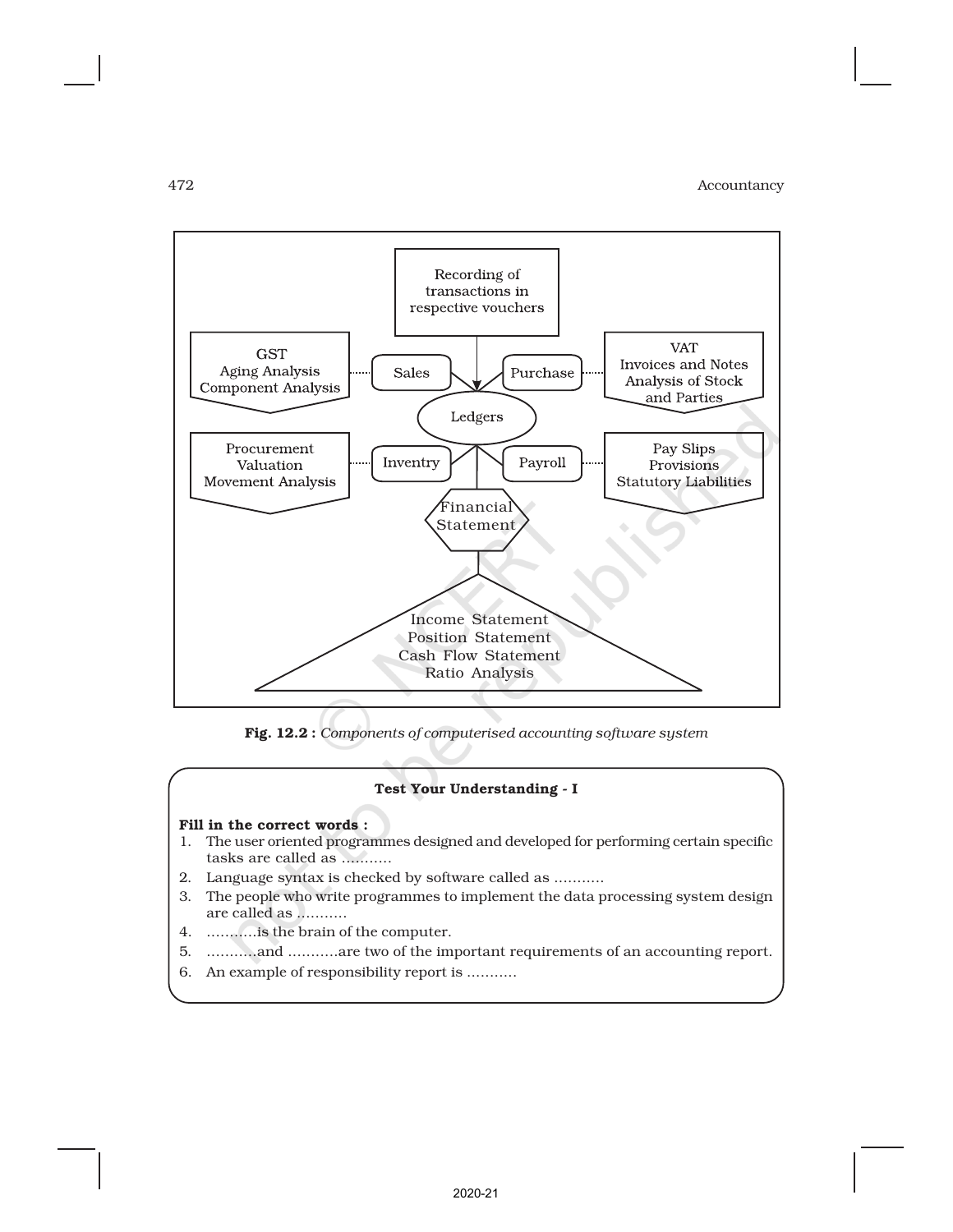#### 12.7 Management Information System and Accounting Information System

In order to remain competitive, organisations depend heavily on Information Systems. Management Information System (MIS) is used the most common form of information system. A management information system (MIS) is a system that provides the information necessary to take decisions and manage an organisation effectively. MIS is supportive of the institution's long-term strategic goals and objectives. MIS is viewed and used at many levels by management: Operational, Tactical and Strategic. Accounting Information System (AIS) identifies, collects, processes, and communicates economic information about an entity to a wide variety of users. Such information is organised in a manner that correct decisions can be based on it.

Every accounting system is essentially a part of the Accounting Information System (AIS) which, in turn is a part of the broader system, viz. the organisation's Management Information System.

The following diagram shows the relationship of the Accounting System with the other functional management information systems.



Fig. 12.3 : *Relationship of the accounting system with other functional management information system*

The diagram shown above entails the four widely recognised functional areas of management. An organisation operates in a given environment surrounded by the suppliers and customers. The informational needs emerge from the business processes stratified into functional areas where accounting is one of them. The accounting information system (AIS) receives and provides information to the various sub-systems of the institutional/ integrated MIS.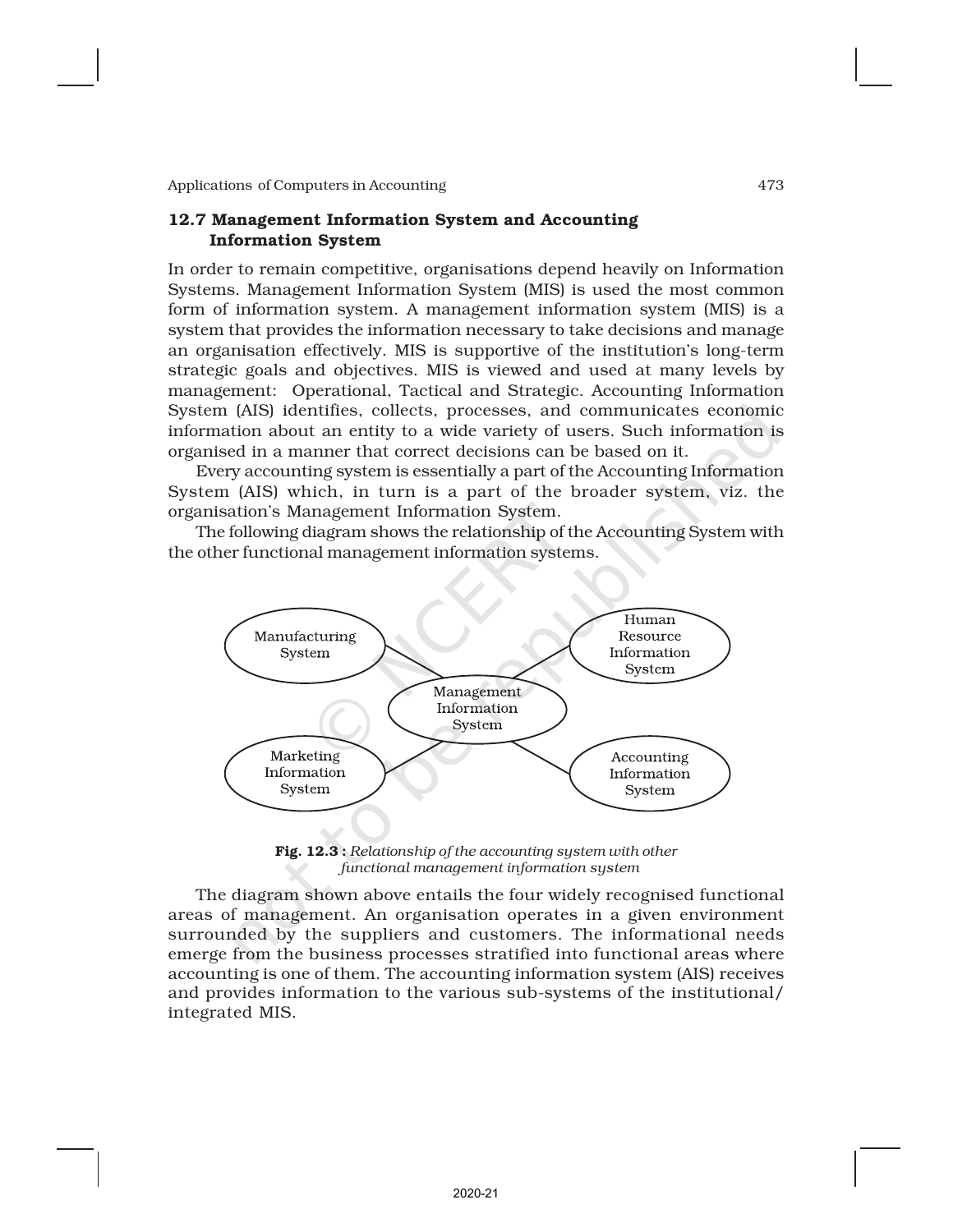Accounting Information System (AIS) is a collection of resources (people and equipment), designed to transform financial and other data into information. This information is communicated to a wide variety of decision-makers. Accepting information systems performs this transformation whether they are essentially manual systems or thoroughly computerised.

Conventionally, MIS was also perceived as day-to-day financial accounting systems that are used to ensure basic control is maintained over financial record keeping activities, but now it is widely recognised as a broader concept and accounting system is a sub component.

The reports generated by the accounting system are disseminated to the various users – internal and external to the organisation. The external parties include the proprietors, investors, creditors, financiers, government suppliers and vendors and the society at large. The reports used by these parties are more of routine nature. However, the internal parties – the employees, managers, etc. use the accounting information for decisionmaking and control.

### *12.7.1 Designing of Accounting Reports*

Data when processed becomes information. When the related information is summarised to meet a particular need, it is called as a report. The content and design of the report is expected to vary depending upon *the level to which it is submitted* and *decision to made on the basis of the report*. A report must be effective and efficient to the user and should substantiate the decision- making process. Akin to any report, every accounting report must be able to fulfil the following criterion :

- (a) Relevance
- (b) Timeliness
- (c) Accuracy
- (d) Completeness
- (e) Summarisation

The accounting reports generated by the accounting software may be either routine reports or on the specific requirements of the user. For example, the ledger is a routine report while a report on supplies of a particular item by a given party is an on-demand report. However, from a broader perspective, the accounting related MIS reports may be of following reports :

(a) *Summary Reports* : Summarises all activities of the organisation and present in the form of summary report. Profit and Loss account and Balance Sheet.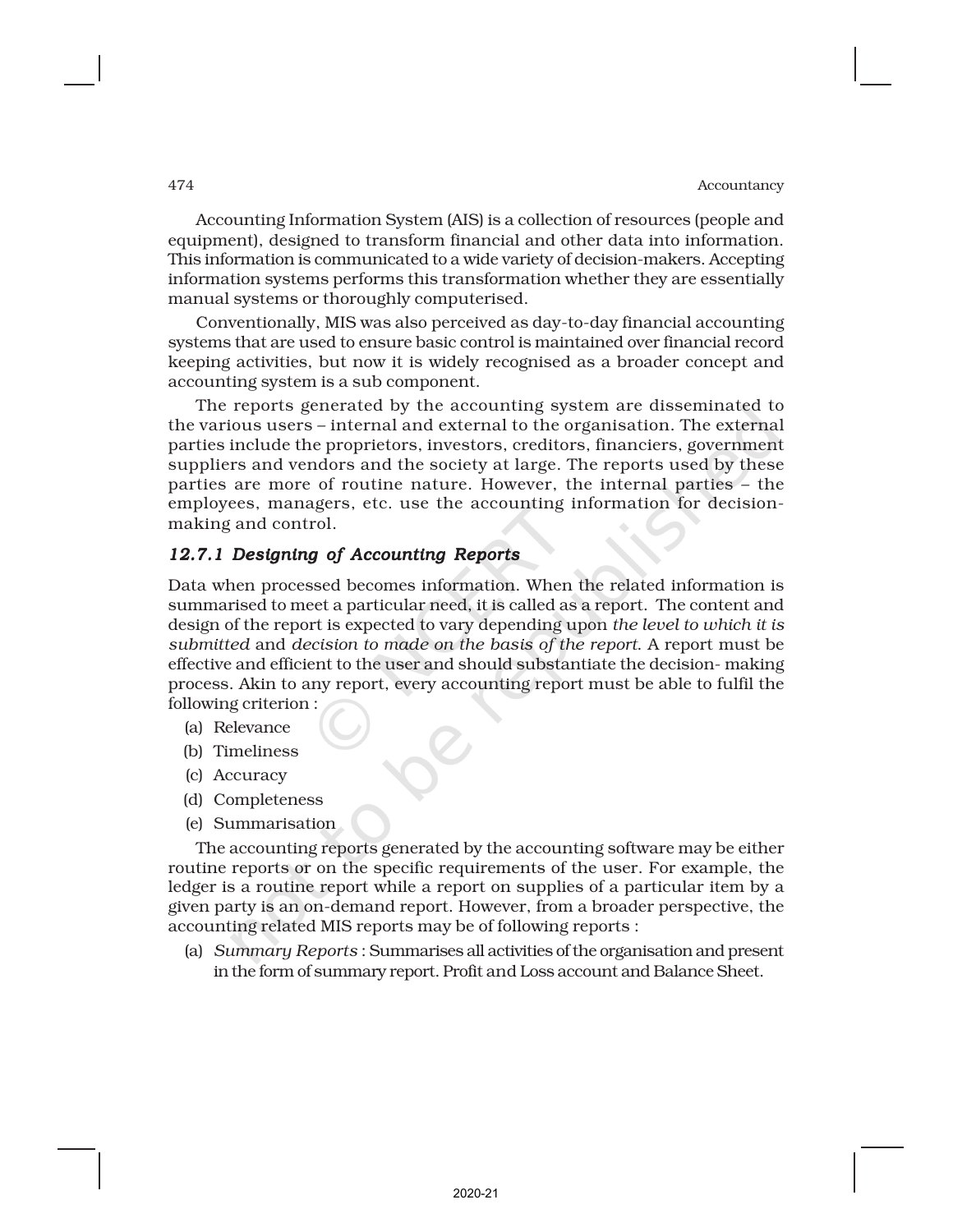- (b) *Demand Reports* : This report will be prepared only when the management requests them, e.g. Bad Debts Report for a given product, Stock Valuation Report.
- (c) *Customer/Supplier Reports* : According to the specifications of the management it will be prepared. For example, Top 10 Customers report, Interest on Customer Account/Invoices, Statement of Account, Customer Reminder Letters Outstanding/Open Delivery Order, Purchase Analysis, Vendor Analysis report.
- (d) *Exception Reports* : According to the conditions or exceptions the report is prepared. For example, Inventory Report in short supplies, Stock Status Query, Over stocked Status, etc.
- (e) *Responsibility Reports* : The MIS structure specifies the premises of management responsibilities. For example, the report on Cash Position, to be submitted by the head of Finance and Accounts department.

The various steps involved in designing accounting reports from accounting data are as follows :

- (1) Definition of objectives : the objectives of the report must be clearly defined, who are the users of the report and the decision to be taken on the basis of report.
- (2) Structure of the report : the information to be contained therein and the style of presentation.
- (3) Querying with the database : the accounting information queries must be clearly defined and the methodology to be adopted while interacting with the database.
- (4) Finalising the report.

#### *12.7.2 Data Interface between the Information System*

Accounting information system is important component of the organisational MIS in an organisation. It receives information and provides information to the other functional MIS. The following examples illustrate the relationship and data interface between the various sub-components of MIS.

*I Accounting Information System, Manufacturing Information System and Human Resource Information System*

Look at figure 12.4. It depicts the relationship between the three information systems, viz. manufacturing information system, accounting information system and the human resource information system.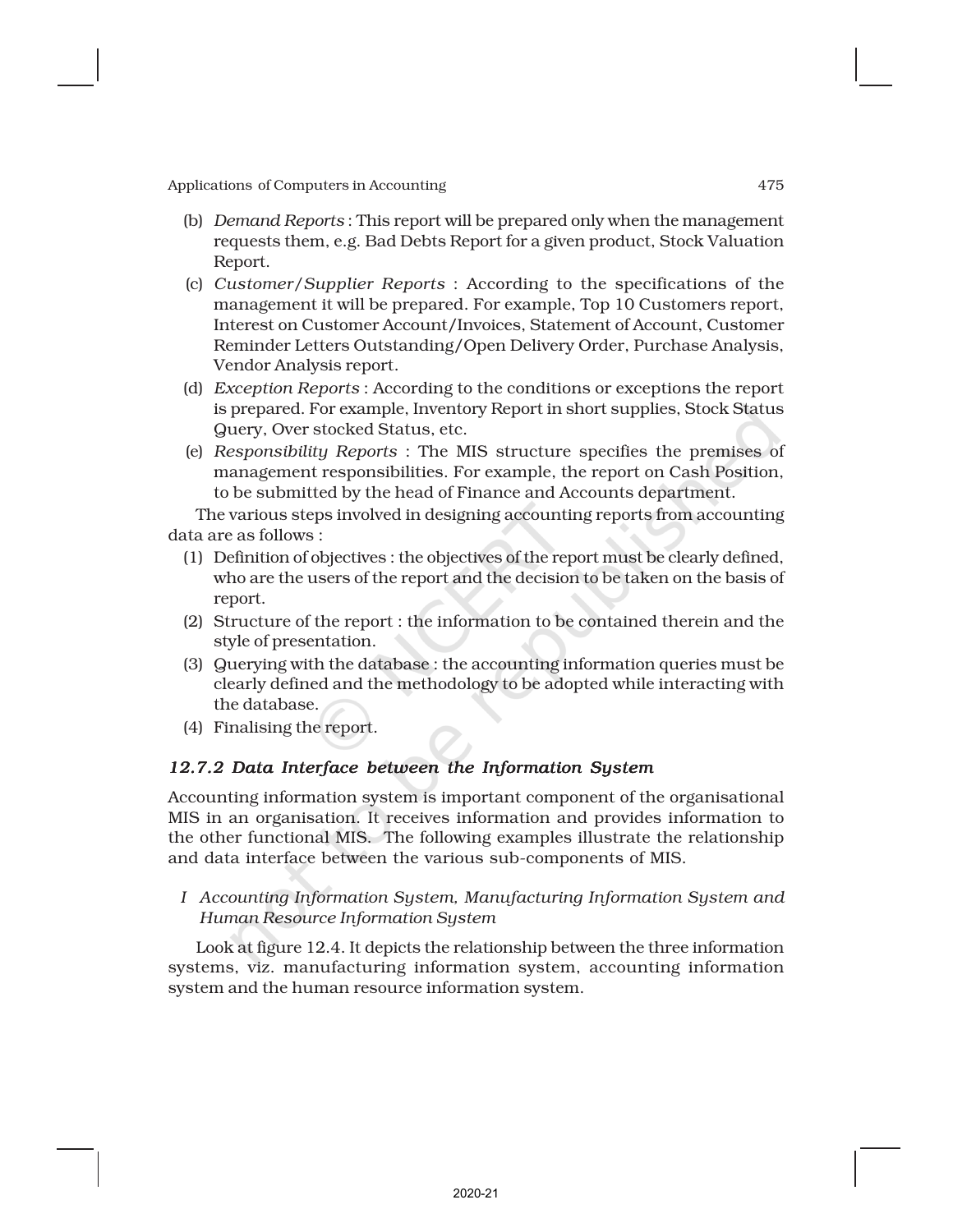The manufacturing department receives the list of workers from the Human Resource (HR) department. It sends the details of production achieved by the workers on the basis of which the HR department to the finance and accounts



(F&A) department to pay the wages. The details of the wages paid and statutory dues are also send by the F & A department to the production department also to the HR department to monitor the performance of workers. The HR department communicates to the other departments about the good/bad performance on the basis decision on various operational matters may be taken.

> Fig. 12.4 : *Relationship between AIS, manufacturing information system and human resource information system*

#### *II AIS and Marketing Information System*

Consider the business process in the Marketing and Sales department involving the following activities :

- inquiry
- contact creation
- entry of orders
- dispatch of goods
- billing to customers

The accounting sub-system's transaction cycle include the processing of sales orders, credit authorisation, custody of the goods, inventory position, shipping information, receivables, etc. It also keeps a track of the customer accounts, e.g. Aging Report, which should be generated by the system.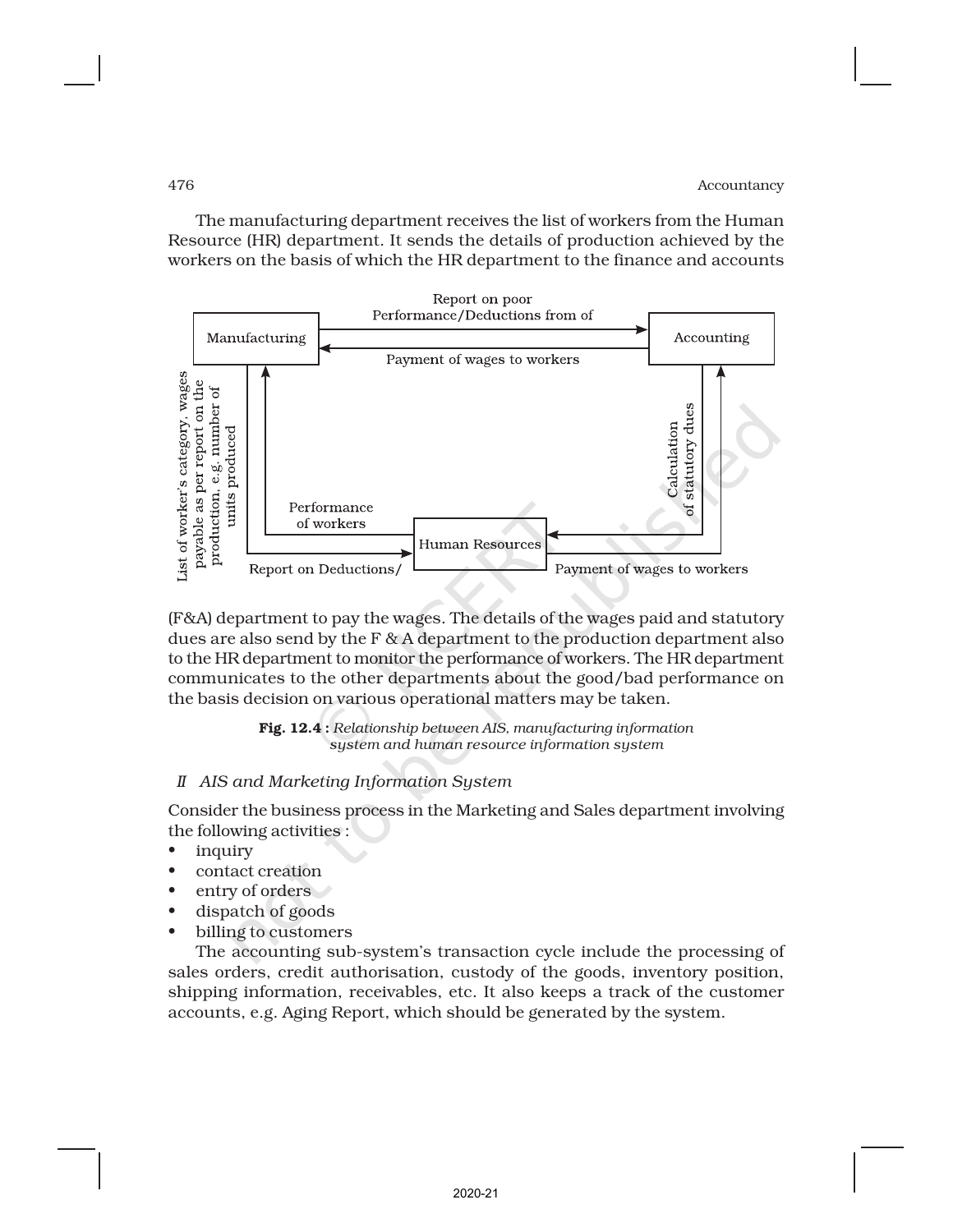#### *III AIS and Manufacturing Information System*

Similarly, business process in the production department may involve the following activities :

- preparation of plans and schedules
- issue of material requisition forms and job cards
- issue of inventory
- issue of orders for procurement of raw materials
- handling of vendors invoices
- payments to vendors

The accounting sub-system transaction cycle would therefore include the processing of purchase orders, advance to suppliers/vendors, inventory status updation, account payable, etc. All of this information has to share with the other MIS in the organisation.

Hence, the computerised accounting system as a sub component of the accounting information system transforms the financial data into meaningful information and communicates the information to the decision-makers. The report demanded may be routine or specific ones.

#### *Key Terms Introduced in the Chapter*

- 
- 
- 
- 
- Application software Report
- Operating system Management information system
- Analysts Transactions processing system
- Utility programme Accounting information system
- Data **below by Data interface** 
	-

#### *Summary with Reference to Learning Objectives*

- *1 Meaning of a Computer* : Computer is an electronic device capable of performing variety of operations as desired by a set of instructions.
- *2 Elements of a Computer System* :
	- Hardware
	- Software
	- People
	- Procedure
	- Data
	- Connectivity
- *3 Capabilities of a Computer* :
	- Speed
	- **Accuracy**
	- Reliability
	- **Versatility**
	- **Storage**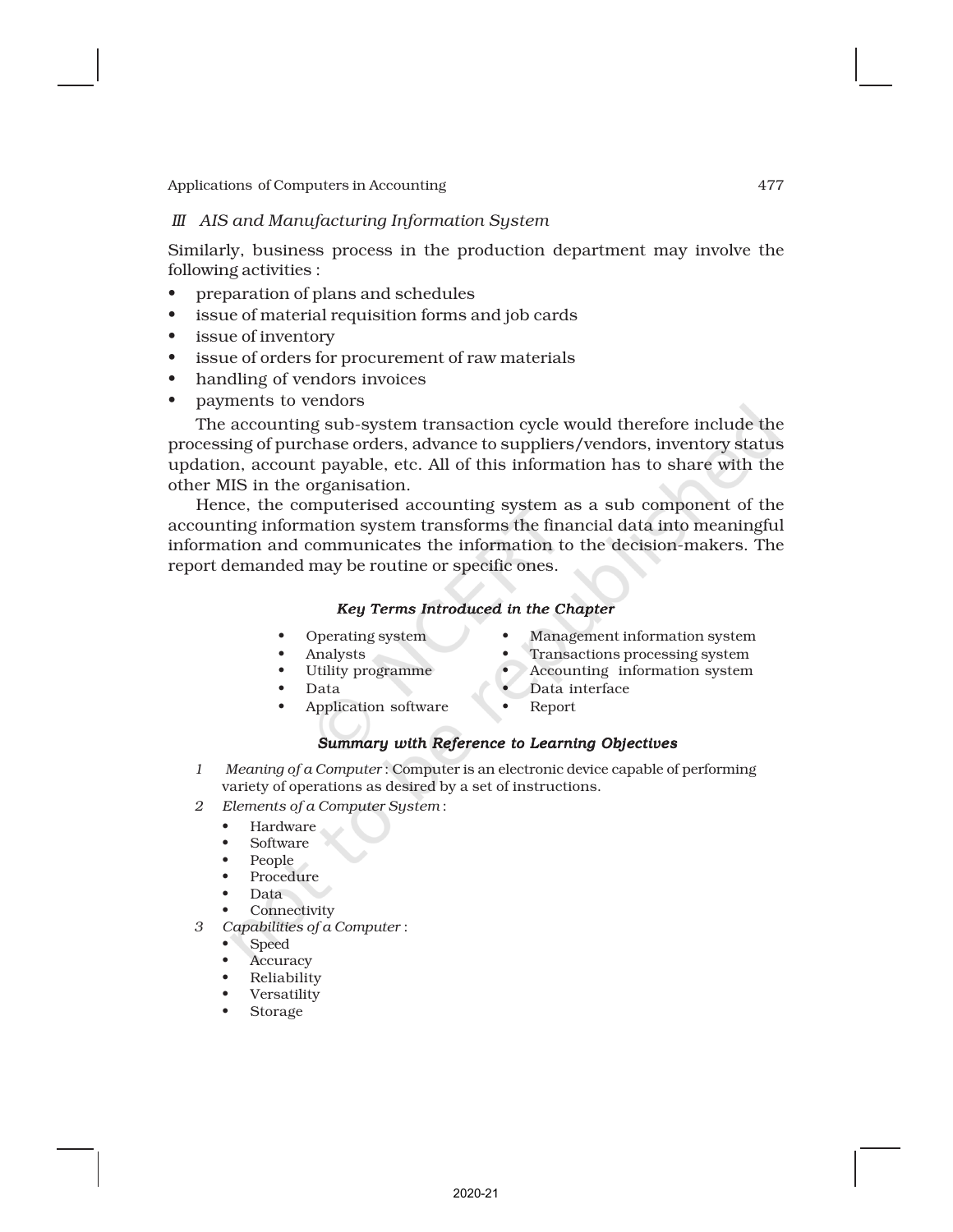#### 478 Accountancy

- *4 Need of Computers in Accounting* : The advent of globalisation has resulted in the rise in business operations. Consequently, every medium and large sized organisations require well-established information system in order to generate information required for decision-making and achieving the organisational objectives. This made information technology to play vital role in supporting business operations.
- *5 MIS and Accounting Information System* : A management information system provides information necessary to take decisions and manage an organisation effectively. Accounting information system on the other hand identifies, collects, processes and communicates economic information about an entity to a wide variety of users.
- *6 Accounting Reports* : Information supplied to meet a particular need is called report. An accounting report must fulfil the following conditions :
	- Relevance
	- **Timeliness**
	- **Accuracy**
	- **Completeness**
	- Summarisation

#### *Questions for Practice*

#### *Short Answers*

- 1. State the different elements of a computer system.
- 2. List the distinctive advantages of a computer system over a manual system.
- 3. Draw block diagram showing the main components of a computer.
- 4. Give three examples of a transaction processing system.
- 5. State the relationship between information and decision.
- 6. What is Accounting Information System?
- 7. State the various essential features of an accounting report.
- 8. Name three components of a Transaction Processing System.
- 9. Give example of the relationship between a Human Resource Information System and MIS.

#### *Long Answers*

- 1. 'An organisation is a collection of interdependent decision-making units that exists to pursue organisational objectives'. In the light of this statement, explain the relationship between information and decisions. Also explain the role of Transaction Processing System in facilitating the decision-making process in business organisations.
- 2. Explain, using examples, the relationship between the organisational MIS and the other functional information system in an organisation. Describe how AIS receives and provides information to other functional MIS.
- 3. 'An accounting report is essential a report which must be able to fulfil certain basic criteria ' Explain? List the various types of accounting reports.
- 4. Describe the various elements of a computer system and explain the distinctive features of a computer system and manual system.